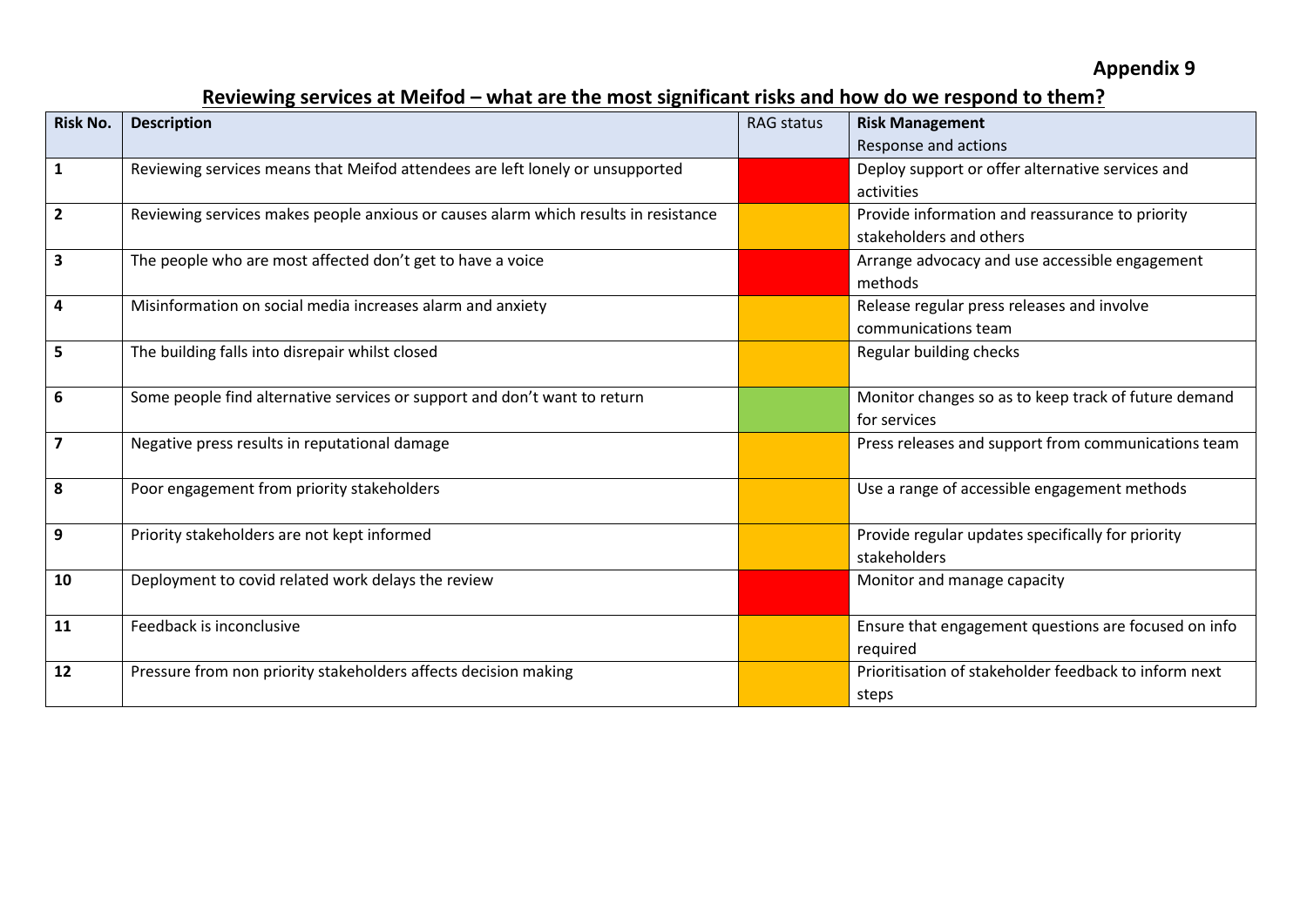## **Reviewing services at Meifod – what are the most significant risks and how do we respond to them?**

| ∸ | . .<br>- Alte<br>. feasible i<br>are<br>`no.<br>THURS | Be<br>i options<br>with<br>санэск |
|---|-------------------------------------------------------|-----------------------------------|
|   |                                                       |                                   |

**Key to RAG status**

| <b>Almost</b><br>certain | A |                 |     |               |                |           |
|--------------------------|---|-----------------|-----|---------------|----------------|-----------|
| Likely                   | в |                 |     |               |                |           |
| <b>Possible</b>          | c |                 |     |               |                |           |
| <b>Unlikely</b>          | D |                 |     |               |                |           |
| Rare                     | Е |                 |     |               |                |           |
|                          |   | 5               | 4   | 3             | $\overline{2}$ | 1         |
|                          |   | <b>Very low</b> | Low | <b>Medium</b> | <b>High</b>    | Very high |